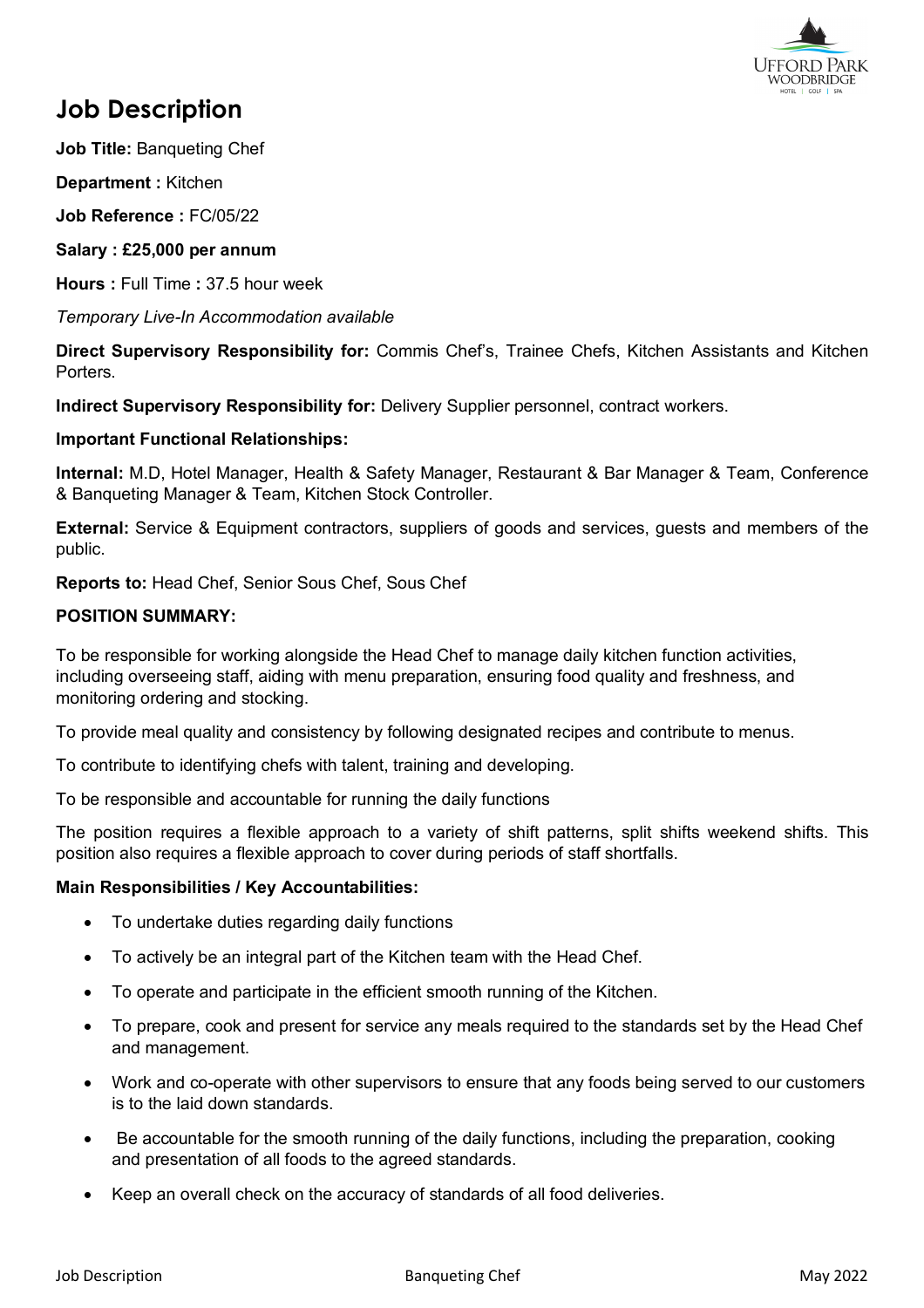

- To ensure that all statutory elements of health and hygiene are adhered to and maintain the premises in a safe and healthy condition and to a high standard.
- To monitor the safe storage and control of any potentially harmful materials and chemicals used within the department and ensure that such materials are appropriately marked and signposted.
- To be responsible for all aspects of the departments risk management, including ensuring all necessary risk assessments are completed and the necessary checks are in place to meet all audit requirements.
- To be responsible for ensuring the safe and efficient operation of all kitchen equipment.
- To be aware of and adhere to applicable hotel rules, regulations, legislation and procedures, national legislation (Health and Safety, COSHH, Data Protection).
- To maintain confidentiality of information acquired in the course of undertaking duties for the hotel.
- To be responsible for your own continuing self-development, undertaking training as appropriate.
- To undertake other duties appropriate to the post as required.

#### **Planning and Organisation:**

- To order foods and other associated products of the correct standard and quantity for the level of business at the time.
- To liaise with Head Chef for the ordering and checking of invoices,
- To have an active part in Menu compilation in line with the policies and standards of the Hotel.
- To assist the Head Chef to achieve and maintain gross profit margins as agreed with the management.

#### **Essential Internal and External Relationships:**

- Create and promote a good working atmosphere in the kitchens and within other departments.
- To assist the Head Chef in promoting and maintaining good relationships with suppliers.
- To attend hotel management meetings to check over the weekly business regarding functions

Every single member of staff at Ufford Park is critical to helping us operate. We can employ up to 150 people in peak season. All of our team members enjoy exclusive benefits such as lunch/dinner whilst on shift, free parking, a staff reward scheme, use of the pool, gym and discounted rates for use in our spa, accommodation, dining, golf and treatments, 28 days annual leave (inclusive of Bank Holidays) and membership to the Nest Pension Scheme.